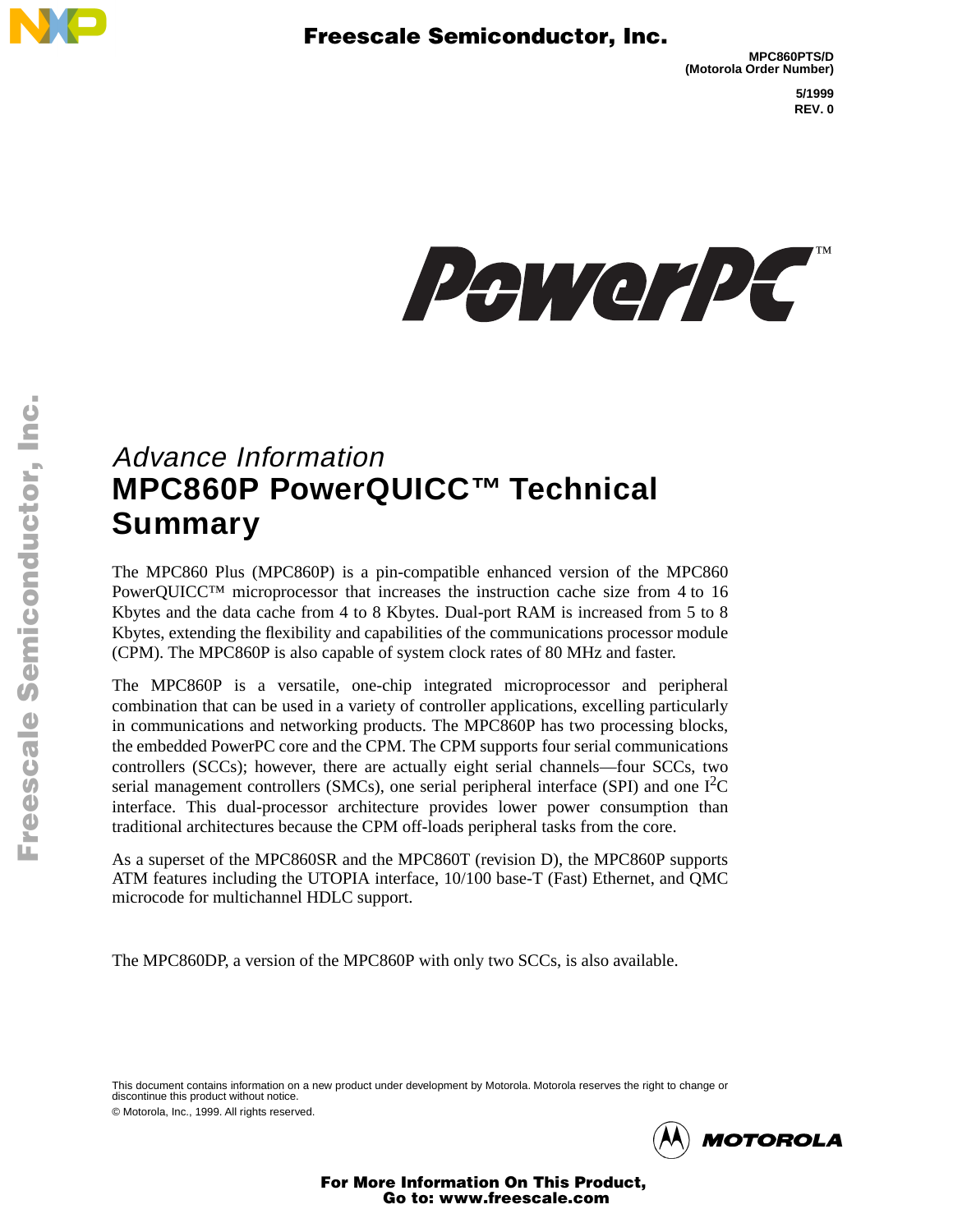

## **1.1 Key Features**

The MPC860P integrates the PowerPC core with high performance, low-power peripherals to extend the Motorola networking and communications family of embedded processors even farther into high-end communications and networking products.

The MPC860P is comprised of three modules which all use the 32-bit internal bus—the PowerPC core, the system interface unit (SIU), and the communications processor module (CPM). The MPC860P block diagram is shown in [Figure 1](#page-1-0).



**Figure 1. MPC860P Block Diagram**

<span id="page-1-0"></span>The following list summarizes key MPC860P features:

- Embedded PowerPC core with 106 MIPS at 80 MHz (using Dhrystone 2.1)
- Single-issue, 32-bit version of the PowerPC core (fully compatible with the PowerPC user instruction set architecture (UISA) with 32 32-bit general-purpose registers (GPRs)
	- PowerPC core performs branch folding, branch prediction with conditional pre-fetch, without conditional execution
	- 8-Kbyte data cache and 16-Kbyte instruction cache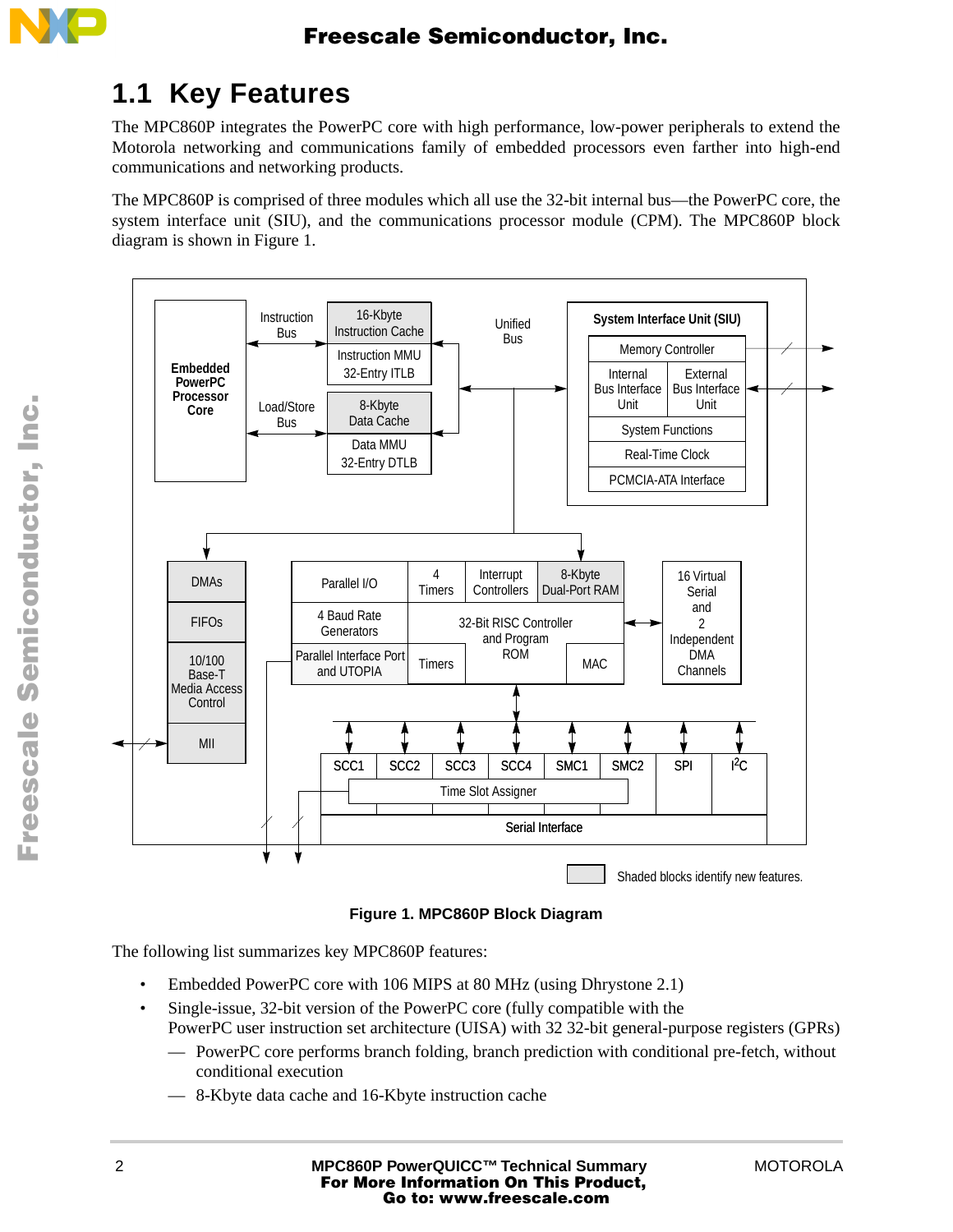

- Instruction cache is four-way, set-associative; data cache is two-way, set-associative. Both are physically addressed, four-word line burst, least recently used (LRU) replacement algorithm, lockable on-line granularity.
- MMUs with 32-entry translation lookaside buffers (TLBs), fully-associative instruction and data TLBs
- MMUs support multiple page sizes of 4 Kbyte, 16 Kbyte, 512 Kbyte and 8 Mbyte; 16 virtual address spaces and 16 protection groups
- Advanced on-chip emulation debug mode
- Up to 32-bit data bus (dynamic bus sizing for 8, 16, and 32 bits)
- 32 address lines
- Complete static design (0–80 MHz operation)
- Memory controller (eight banks)
	- Contains complete dynamic random-access memory (DRAM) controller
	- Each bank can be a chip select or  $\overline{RAS}$  to support a DRAM bank
	- Up to 15 wait states programmable per memory bank
	- Glueless interface to DRAM single in-line memory modules (SIMMs), static random-access memory (SRAM), electrically programmable read-only memory (EPROM), flash EPROM and synchronous DRAM (SDRAM).
	- DRAM controller programmable to support most size and speed memory interfaces
	- Four  $\overline{CAS}$  lines, four  $\overline{WE}$  lines, one  $\overline{OE}$  line
	- Boot chip select available at reset (options for 8-, 16-, or 32-bit memory)
	- Variable block sizes, 32 Kbyte to 256 Mbyte
	- Selectable write protection
	- On-chip bus arbitration logic
- General-purpose timers
	- Four 16-bit timers or two 32-bit timers
	- Gate mode can enable/disable counting
	- Interrupt can be masked on reference match and event capture
- System interface unit (SIU)
	- Bus monitor
	- Software watchdog
	- Periodic interrupt timer
	- Low power stop mode
	- Clock synthesizer
	- PowerPC decrementer
	- Real-time clock (RTC) and PowerPC time base
	- Reset controller
	- IEEE 1149.1 test access port (JTAG)
- Interrupts
	- Seven external interrupt request (IRQ) lines
	- 12 port pins with interrupt capability
	- 23 internal interrupt sources
	- Programmable priority between SCCs
	- Programmable highest priority request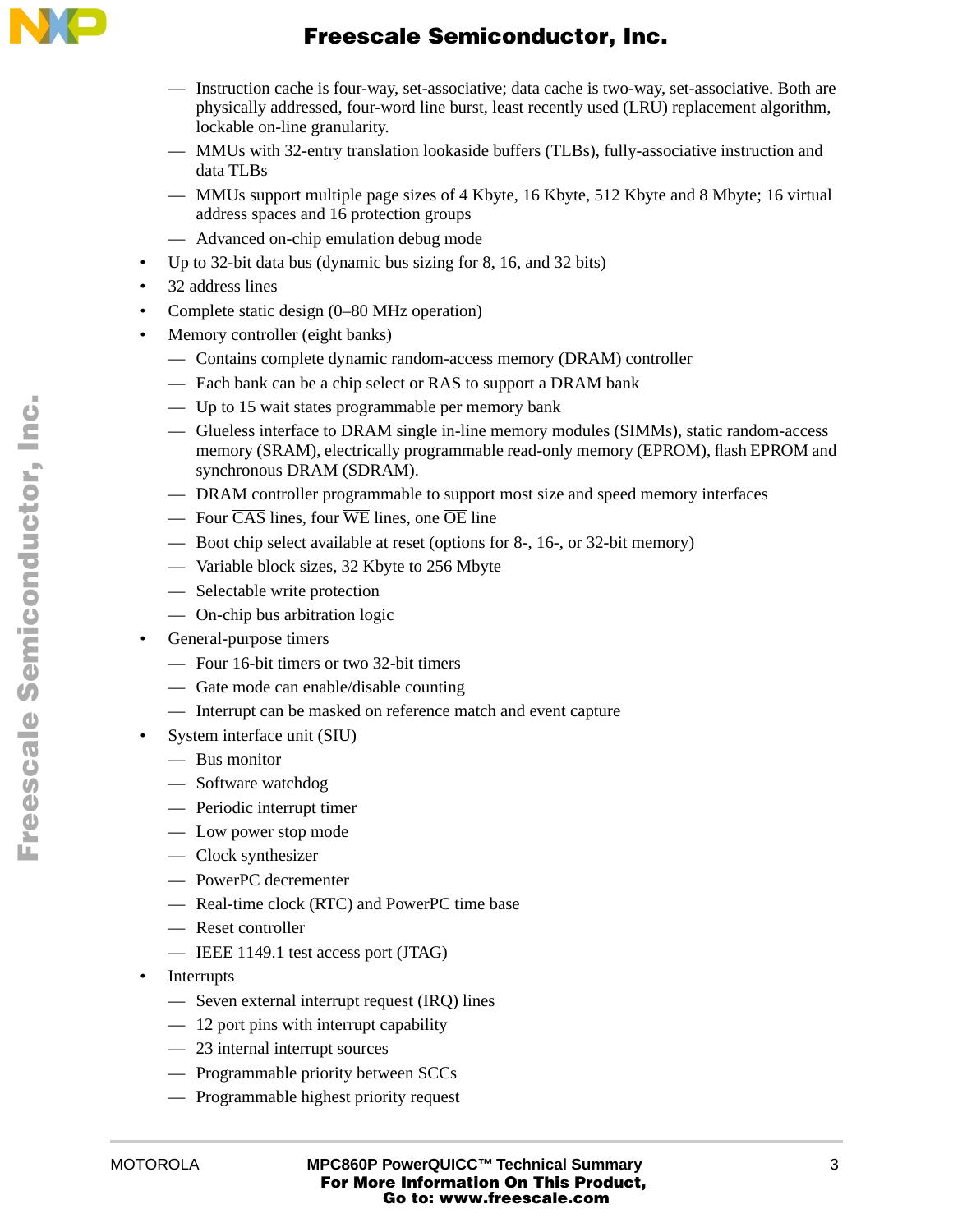

- Communications processor module (CPM)
	- RISC communications processor (CP)
	- Communication-specific commands (for example, GRACEFUL STOP TRANSMIT, CLOSE RECEIVE BUFFER DESCRIPTOR)
	- Supports continuous mode transmission and reception on all serial channels
	- 8 Kbytes of dual-port RAM
	- 16 serial DMA (SDMA) channels
	- Three parallel I/O registers with open-drain capability
- On-chip 16 x 16 multiply accumulate controller (MAC)
	- One operation per clock (two-clock latency, one-clock blockage)
	- MAC operates concurrently with other instructions
	- FIR loop: four clocks per four multiplies
- Four baud-rate generators
	- Independent (can be connected to any SCC or SMC)
	- Allow changes during operation
	- Autobaud support option
- Four serial communications controllers (SCCs)
	- Ethernet/IEEE 802.3 optional on SCC1–SCC4, supporting full 10-Mbps operation (available on specially programmed devices)
	- HDLC/SDLC<sup>TM</sup> (all channels supported at 2 Mbps)
	- HDLC bus (implements an HDLC-based local area network (LAN))
	- Asynchronous HDLC to support point-to-point protocol (PPP)
	- AppleTalk®
	- Universal asynchronous receiver transmitter (UART)
	- Synchronous UART
	- Serial Infrared (IrDA)
	- Binary synchronous communication (BISYNC)
	- Totally transparent
		- bit streams
		- frame based with optional cyclic redundancy check (CRC)
- ATM support
	- Compliant with ATM forum UNI 4.0 specification
	- Cell processing up to 50–70 Mbps at 50-MHz system clock
	- Cell multiplexing/demultiplexing
	- Support of AAL5 and AAL0 protocols on a per-VC basis
	- AAL0 support enables OAM and software implementation of other protocols
	- ATM pace control (APC) scheduler, providing:
		- Direct support of constant bit rate (CBR)
		- Direct support of unspecified bit rate (UBR)
		- Control mechanisms enabling software support of available bit rate (ABR)
		- Support for two types of physical interfaces
		- UTOPIA
		- Byte-aligned serial (for example, T1/E1/ADSL)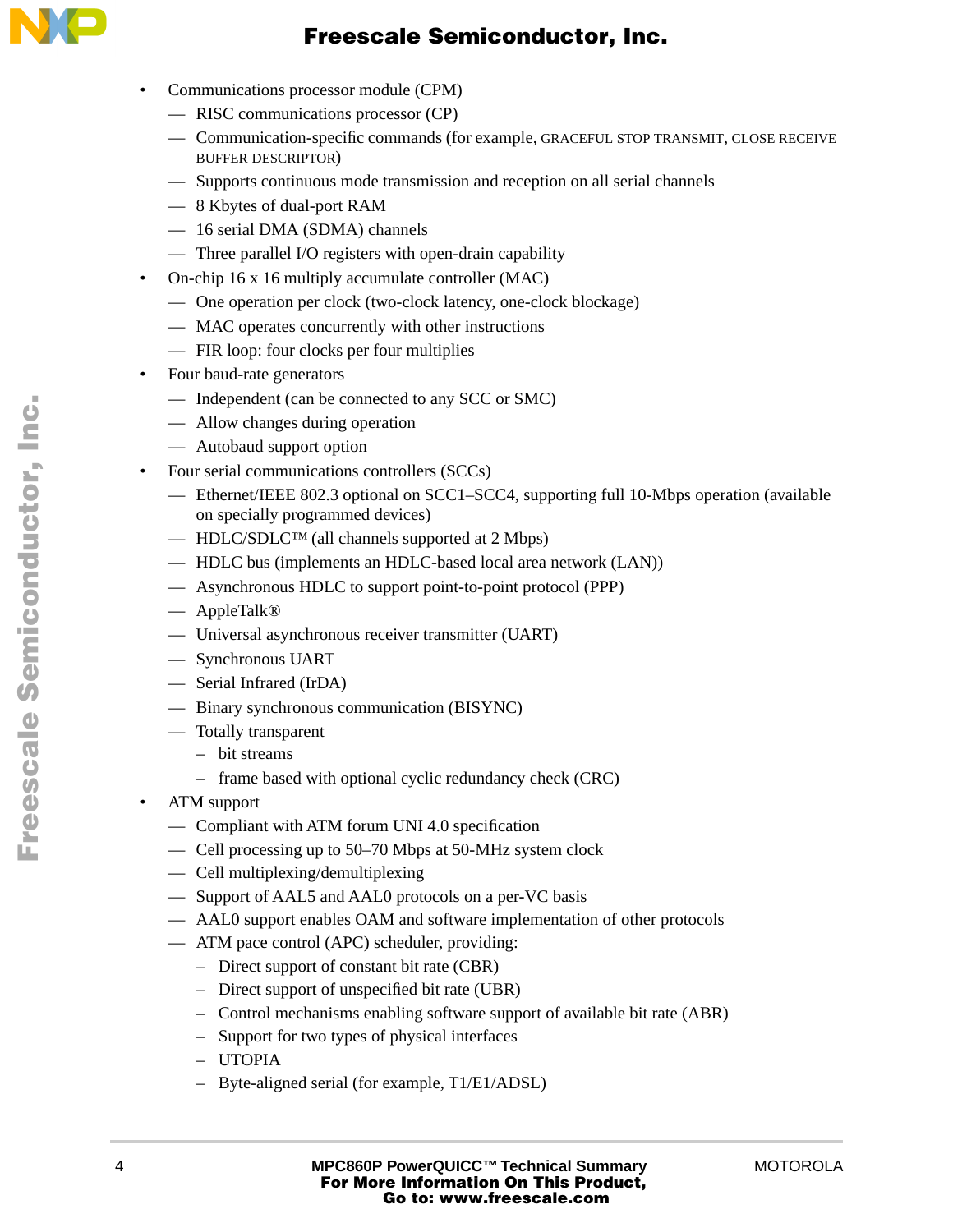

- UTOPIA-mode ATM supports:
	- UTOPIA level 1 master with cell-level handshake
	- Multi-PHY (up to 4 physical layer devices)
	- Connection to 25 Mbps, 51 Mbps, or 155 Mbps framers
	- UTOPIA clock rates of 1:2 or 1:3 system clock rates
- Serial-mode ATM connection supports:
	- Transmission convergence (TC) function for T1/E1/ADSL lines
	- Cell delineation
	- Cell payload scrambling/descrambling
	- Automatic idle/unassigned cell insertion/stripping
	- Header error control (HEC) generation, checking, and statistics
	- Glueless interface to Motorola CopperGold ADSL transceiver
	- Receive VP/VC connection lookup mechanisms, including:
		- Internal sequential lookup table supporting up to 32 connections
		- Support for up to 64K connections using external memory via address compression or content-addressable memory (CAM)
- Independent transmit/receive buffer descriptor ring data structures for each connection
- Interrupt report per channel using exception queue
- Supports 53-byte or up to 64-byte (expanded) ATM cells
- AAL5 segmentation and reassembly (SAR) features for segmentation
	- Segment CPCS PDU directly from system memory
	- CPCS\_PDU padding
	- CRC32 generation
	- Automatic last cell marking (in PTI field of cell header)
	- Automatic CS\_UU, CPI, and LENGTH insertion in last cell
- AAL5 segmentation and reassembly (SAR) features for reassembly:
	- Reassembles CPCS\_PDU directly into system memory
	- Removes CPCS\_PDU padding
	- CRC32 checking
	- CS\_UU, CPI, and LENGTH reporting
	- CLP and congestion reporting
	- Interrupts per buffer or per message
	- Error reporting, including CRC, length mismatch, message abort
- AAL0 features for transmit include the following:
	- Transmits user-defined cell from transmit memory buffer
	- Automatic HEC generation
	- Optional CRC10 insertion
- AAL0 features for receive include the following:
	- Copies entire cell into receive memory buffer
	- Provides interrupt per cell
	- Optional CRC10 checking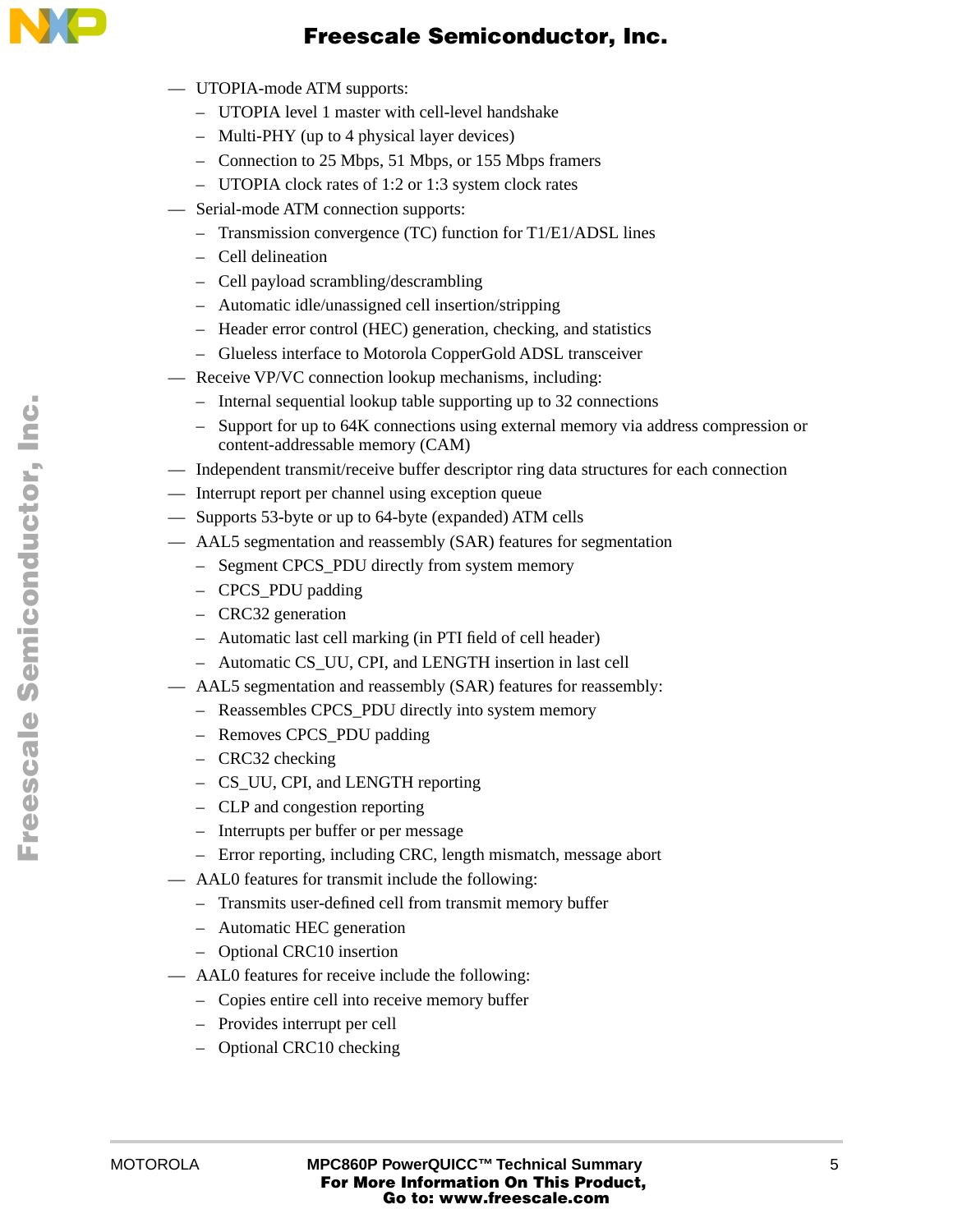

- Fast Ethernet support
	- $-10/100$  base-T support
		- Full compliance with the IEEE 802.3u standard for 10/100 base-T
		- Support for three different physical interfaces: 100-Mbps 802.3 media-independent interface (MII), 10-Mbps 802.3 MII, and 10-Mbps 7-wire interface
		- Large on-chip transmit and receive FIFOs to support a variety of bus latencies
		- Retransmission from transmit FIFO following a collision
		- Automatic internal flushing of the receive FIFO for runts and collisions
		- Off-chip buffer descriptor tables of user-definable size allow nearly unlimited flexibility in management of transmit and receive buffer memory
	- 10/100 media access control (MAC) features
		- Address recognition for broadcast, single station address, promiscuous mode, and multicast hashing
		- Full support of media-independent interface (MII)
		- Interrupts supported per frame or per buffer (Selectable buffer interrupt functionality using the I-bit is not supported however.)
		- Automatic interrupt vector generation for receive and transmit events (Tx interrupts, Rx interrupts, and non-time critical interrupts)
		- Ethernet channel bursts data to/from external memory
- Two SMCs (serial management channels)
	- UART
	- Transparent
	- General circuit interface (GCI) controller
	- Can be connected to the time-division multiplexed (TDM) channels
- One SPI (serial peripheral interface)
	- Supports master and slave modes
	- Supports multi-master operation on the same bus
- One  $I<sup>2</sup>C$  (inter-integrated circuit) port
	- Supports master and slave modes
	- Multi-master environment support
- Time-slot assigner
	- Allows SCCs and SMCs to run in multiplexed and/or non-multiplexed operation
	- Supports T1, CEPT, PCM highway, ISDN basic rate, ISDN primary rate, user-defined
	- 1- or 8-bit resolution
	- Allows independent transmit and receive routing, frame syncs, clocking
	- Allows dynamic changes
	- Can be connected internally to six serial channels (four SCCs and two SMCs)
- Parallel interface port
	- Centronics® interface support
	- Supports fast connection between compatible ports on MPC860 or MC68360
- PCMCIA Interface
	- Master (socket) interface, release 2.1 compliant
	- Supports two independent PCMCIA sockets
	- 8 memory or I/O windows supported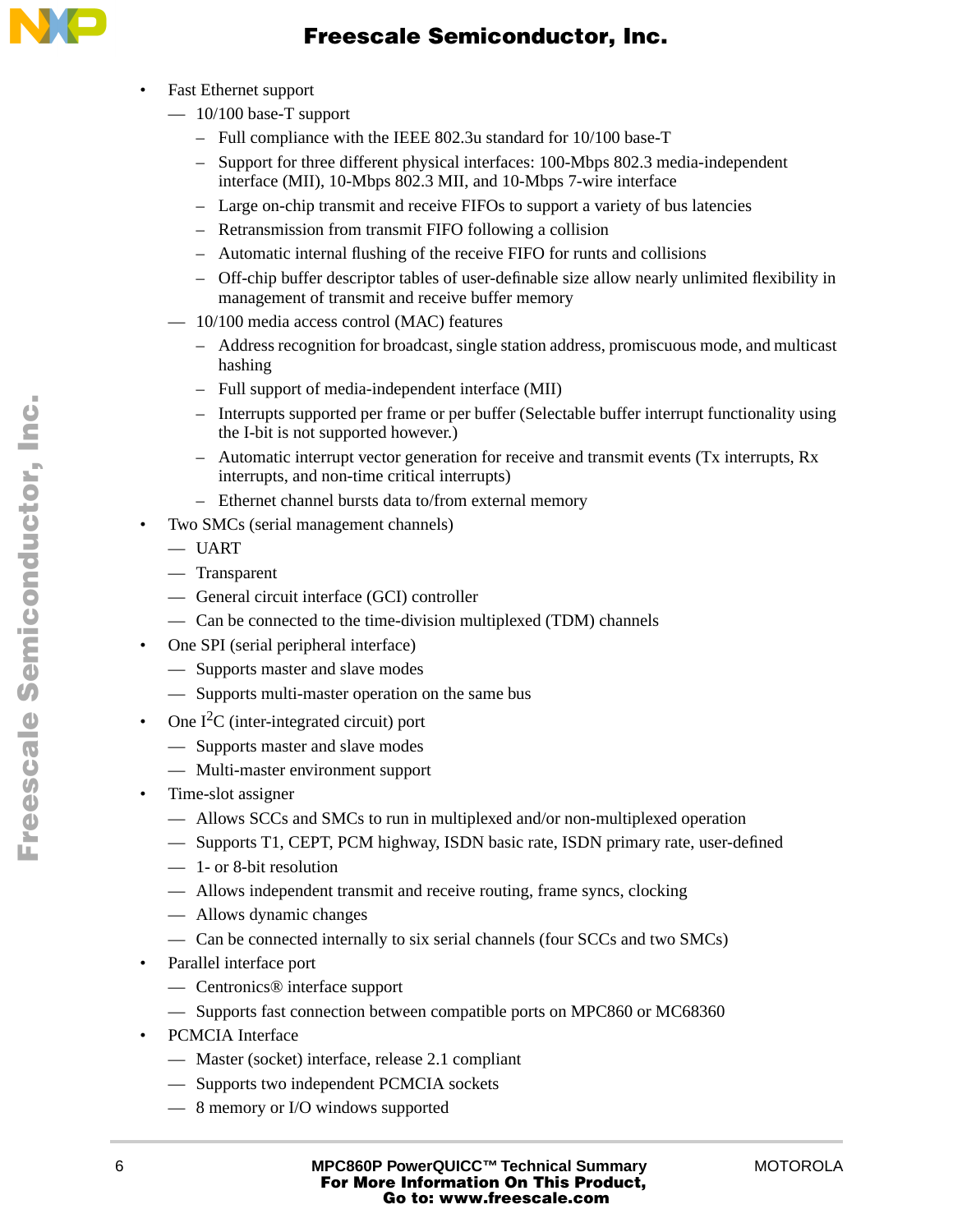

- Low-power support
	- Full-on—All units fully powered
	- Doze—Core functional units disabled except time base decrementer, PLL, memory controller, RTC, and CPM in low-power standby
	- Sleep—All units disabled except RTC and PIT, PLL active for fast wake-up
	- Deep sleep—All units disabled including PLL except RTC and PIT
	- Power-down mode– All units powered down except PLL, RTC, PIT, time base, and decrementer
- Debug interface
	- Eight comparators:
		- four operate on instruction address,
		- two operate on data address, and
		- two operate on data
	- Supports conditions:  $= \neq$  < >
	- Each watchpoint can generate a breakpoint internally
- 3.3-V operation with 5-V TTL compatibility
- 357-pin ball grid array (BGA) package

# **1.2 Embedded PowerPC Core**

The core complies with the PowerPC user instruction set architecture (UISA). The PowerPC core is a fully static design that consists of two functional blocks; the integer block and the load/store block. It executes all integer and load/store operations directly on the hardware. The core supports integer operations on a 32 bit internal data path and 32-bit arithmetic hardware. The core interface to the internal and external buses is 32 bits. The core uses a two instruction load/store queue, a four instruction prefetch queue, and a six instruction history buffer. The core does branch folding and branch prediction with conditional prefetching but without conditional execution. The PowerPC core can operate on 32-bit external operands with one bus cycle.

The core supports thirty-two 32-bit general purpose registers (GPRs) defined by the UISA which provides source and destination operands for the integer unit (IU). The IU can typically execute one integer instruction each clock cycle.

The PowerPC core is integrated with instruction and data caches and MMUs. Each MMU provides a 32 entry, fully associative instruction and data TLB, with multiple page sizes of 4 Kbyte, 16 Kbyte, 512 Kbyte, and 8 Mbyte. It supports 16 virtual address spaces with 16 protection groups. Three special registers are available as scratch registers to support software tablewalk and update.

The 16-Kbyte instruction cache is four-way, set associative with physical addressing. It allows single-cycle access on hit with no added latency for miss. It has four words per line, supporting burst line fill using least recently used (LRU) replacement. The cache can be locked on a per line basis for application critical routines. The cache inhibit mode can be programmed per MMU page.

The 8 Kbyte data cache is two-way, set associative with physical addressing. It allows single-cycle access on hit with one added clock latency for miss. It has four words per line, supporting burst line fill using LRU replacement. The cache can be locked on a per line basis for application critical data. The data cache can be programmed to support copy-back or write-through via the MMU. The cache-inhibit mode can be programmed per MMU page.

The PowerPC core with its instruction and data caches delivers approximately 106 MIPS at 80 MHz, using Dhrystone 2.1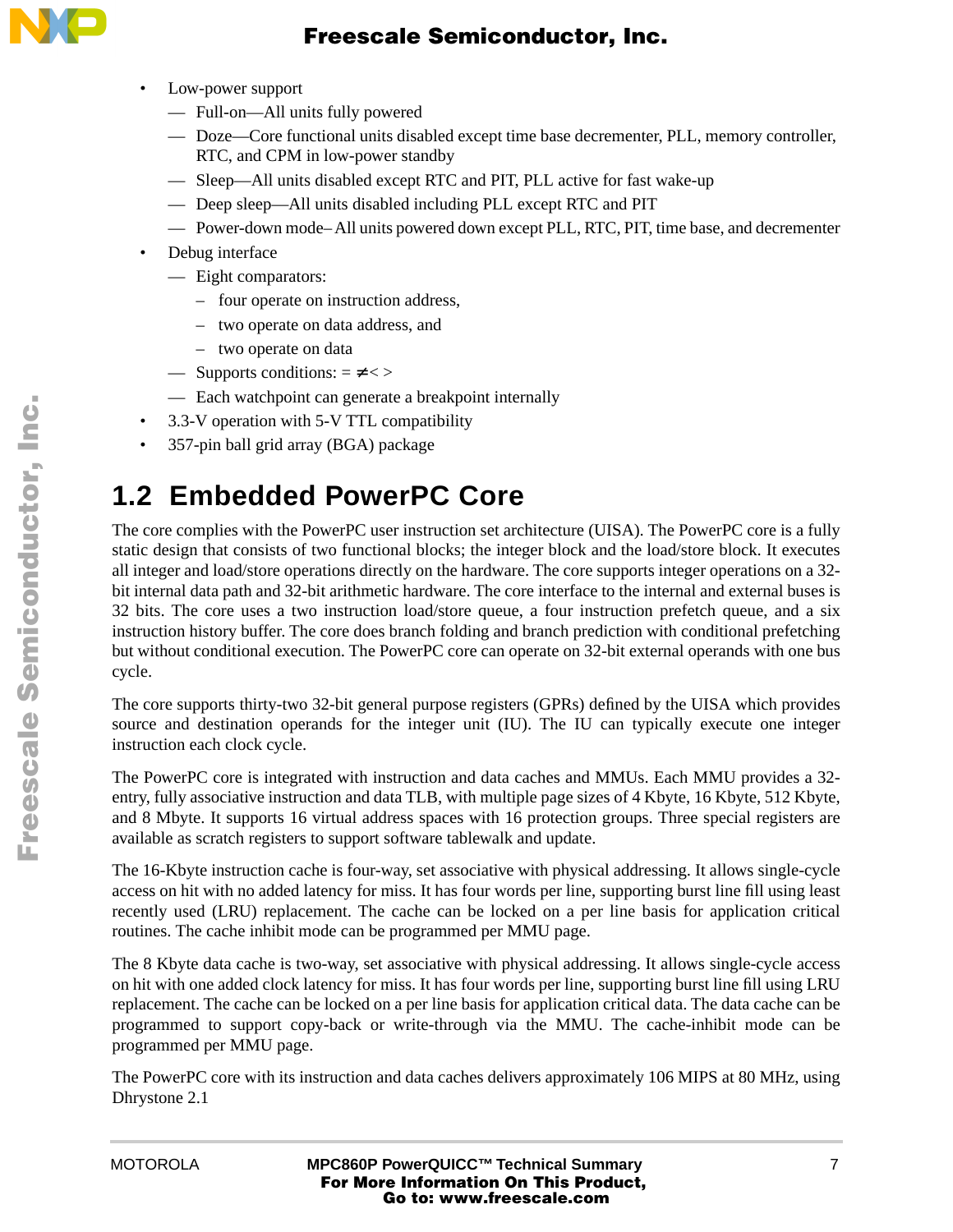

The PowerPC core contains a much improved debug interface that provides superior debug capabilities without causing any degradation in the speed of operation. This interface supports six watchpoint pins that are used to detect software events. Internally it has eight comparators, four of which operate on the effective address on the address bus. The remaining four comparators are split, with two comparators operating on the effective address on the data address bus, and two comparators operating on the data bus. The PowerPC core can compare using  $=$ ,  $\neq$ ,  $\lt$ ,  $>$  conditions to generate watchpoints. Each watchpoint can then generate a breakpoint that can be programmed to trigger in a programmable number of events.

# **1.3 System Interface Unit (SIU)**

The SIU integrates general-purpose features useful in almost any 32-bit processor system, enhancing the performance provided by the system integration module (SIM) on the MC68360 QUICC™ device.

Dynamic bus sizing, allowing 8-, 16-, and 32-bit peripherals and memory to exist in the 32-bit system bus mode, is supported.

The SIU also provides power management functions, reset control, PowerPC decrementer, PowerPC time base and the real-time clock.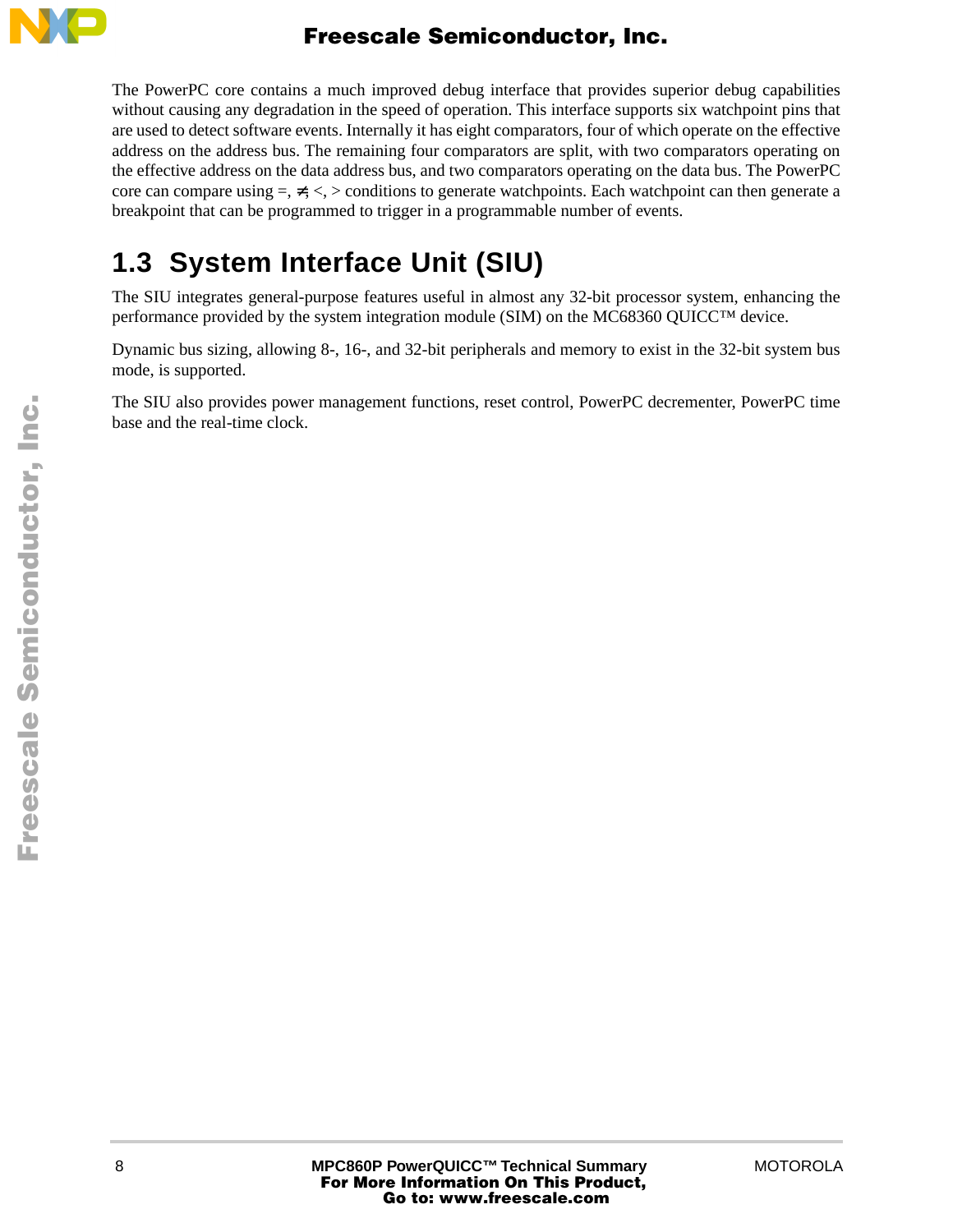

The memory controller supports up to eight memory banks with glueless interfaces to DRAM, SRAM, SSRAM, EPROM, Flash EPROM, SDRAM, EDO and other peripherals with two-clock access to external SRAM and bursting support. It provides variable block sizes from 32 Kbytes to 256 Mbytes. The memory controller provides 0–30 wait states for each bank of memory and can use address type matching to qualify each memory bank access. It provides four byte enable signals, one output enable signal and one boot chip select available at reset.

The DRAM interface supports port sizes of 8, 16, and 32 bits. Memory banks can be defined in depths of 256 or 512 Kbytes or 1, 2, 4, 8, 16, 32, or 64 Mbytes for all port sizes. In addition, the memory depth can be defined as 64 or 128 Kbytes for 8-bit memory or 128 or 256 Mbytes for 32-bit memory. The DRAM controller supports page mode access for successive transfers within bursts. The MPC860P supports a glueless interface to one bank of DRAM while external buffers are required for additional memory banks. The refresh unit provides  $\overline{CAS}$  before  $\overline{RAS}$ , a programmable refresh timer, refresh active during external reset, disable refresh mode, and stacking up to seven refresh cycles. The DRAM interface uses a programmable state machine to support almost any memory interface.

# **1.4 PCMCIA Controller**

The PCMCIA interface is a master (socket) controller and is compliant with release 2.1. The interface supports up to two independent PCMCIA sockets requiring only external transceivers/buffers. The interface provides 8 memory or I/O windows in which each window can be allocated to a particular socket. If only one PCMCIA port is being used, the unused PCMCIA port may be used as general-purpose input with interrupt capability.

## **1.5 Power Management**

The MPC860P supports a wide range of power management features including full-on, doze, sleep, deep sleep, and low-power stop.

- In full-on mode the MPC860P processor is fully powered with all internal units operating at the full speed of the processor. A gear mode is provided which is determined by a clock divider, allowing the operating system to reduce the operational frequency of the processor.
- Doze mode disables core functional units other than the time base decrementer, PLL, memory controller, RTC, and then places the CPM in low-power standby mode.
- Sleep mode disables everything except the RTC and PIT, leaving the PLL active for quick wake-up.
- Deep sleep mode disables the PLL for lower power but slower wake-up.
- Low-power stop disables all logic in the processor except the minimum logic required to restart the device, providing the lowest power consumption but requiring the longest wake-up time.

# **1.6 Communications Processor Module (CPM)**

The CPM provides a flexible and integrated approach to communications-intensive environments. To reduce system frequency and save power, the CPM has its own independent RISC communications processor (CP) that is optimized for serial communications. The CP services several integrated communications controllers, performing low-level protocol processing and controlling DMA.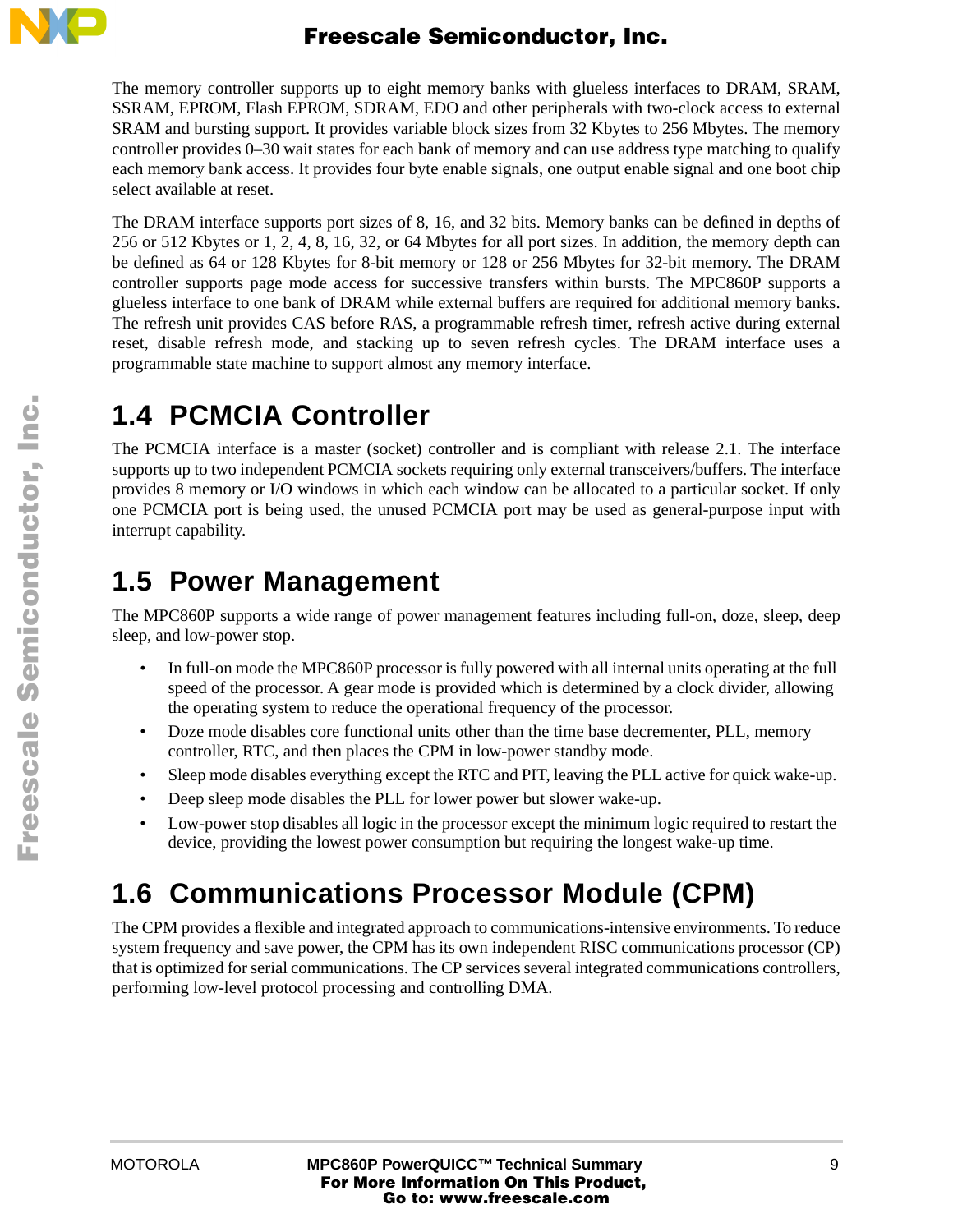

The CPM supports multiple communications channels and protocols, and it has flexible firmware programmability. The CPM frees the core of many computational tasks in the following ways:

- By reducing the interrupt rate. The core is interrupted only upon frame reception or transmission, instead of on a per-character basis.
- By implementing some of the OSI layer-2 processing, which provides more core bandwidth for higher layer processing.
- By supporting multibuffer memory data structures that are convenient for software handling.

The CPM in the MPC860P is derived from the CPM in the MC68360 QUICC; see the *MC68360 Quad Integrated Communications Controller (QUICC) User's Manual*. The MPC860P maintains the best features of the MC68360 QUICC, while making changes required to provide for the increased flexibility, integration, and performance requested by customers demanding the performance of the PowerPC architecture.

The following lists the CPM's main features:

- Communications processor (CP)
	- 8 Kbytes of dual-port RAM
	- Internal ROM
	- Two physical serial DMA (SDMA) controllers implement sixteen SDMA channels, which provide two channels each for the communications controllers.
	- Two independent DMA (IDMA) channels offer high-speed, 32-bit data movement with buffer chaining.
		- Memory-to-memory transfers
		- Interfacing external peripherals with independent request and acknowledge logic
	- RISC timer tables
- MAC (multiply-and-accumulate) function enables various modem and DSP applications
- Four full-duplex serial communications controllers (SCCs)
- Two full-duplex serial management controllers (SMCs)
- Serial peripheral interface (SPI) support for master or slave modes
- Inter-integrated circuit  $(I<sup>2</sup>C)$  bus controller
- A serial interface (SI) with a time-slot assigner (TSA) that supports time-division multiplexing of data from the SCCs and SMCs
- Parallel interface port (PIP)
- Four independent baud rate generators (BRGs)
- Four general-purpose 16-bit timers or two 32-bit timers
- CPM interrupt controller (CPIC)
- General-purpose I/O ports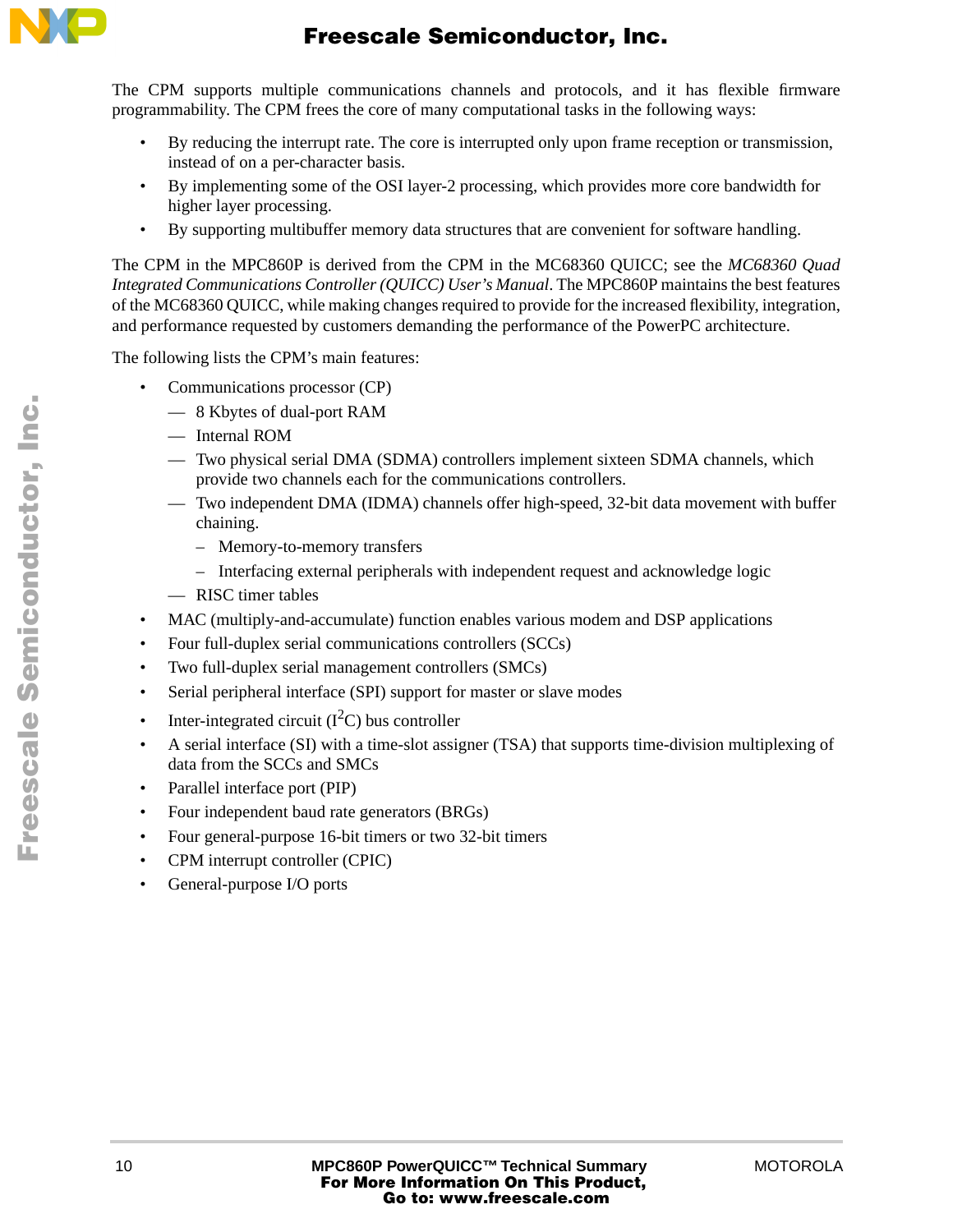

## **1.7 Glueless System Design**

[Figure 2](#page-10-0) shows the glueless connection of the MPC860P serial channels and UTOPIA interface to physical layer framers and transceivers.



**Figure 2. MPC860P System Configuration** 

# <span id="page-10-0"></span>**1.8 Ordering Information**

The following Motorola part numbers can be used for ordering purposes:

- XPC860PZP50D
- XPC860PZP66D
- XPC860PZP80D
- XPC860DPZP50D
- XPC860DPZP66D
- XPC860DPZP80D